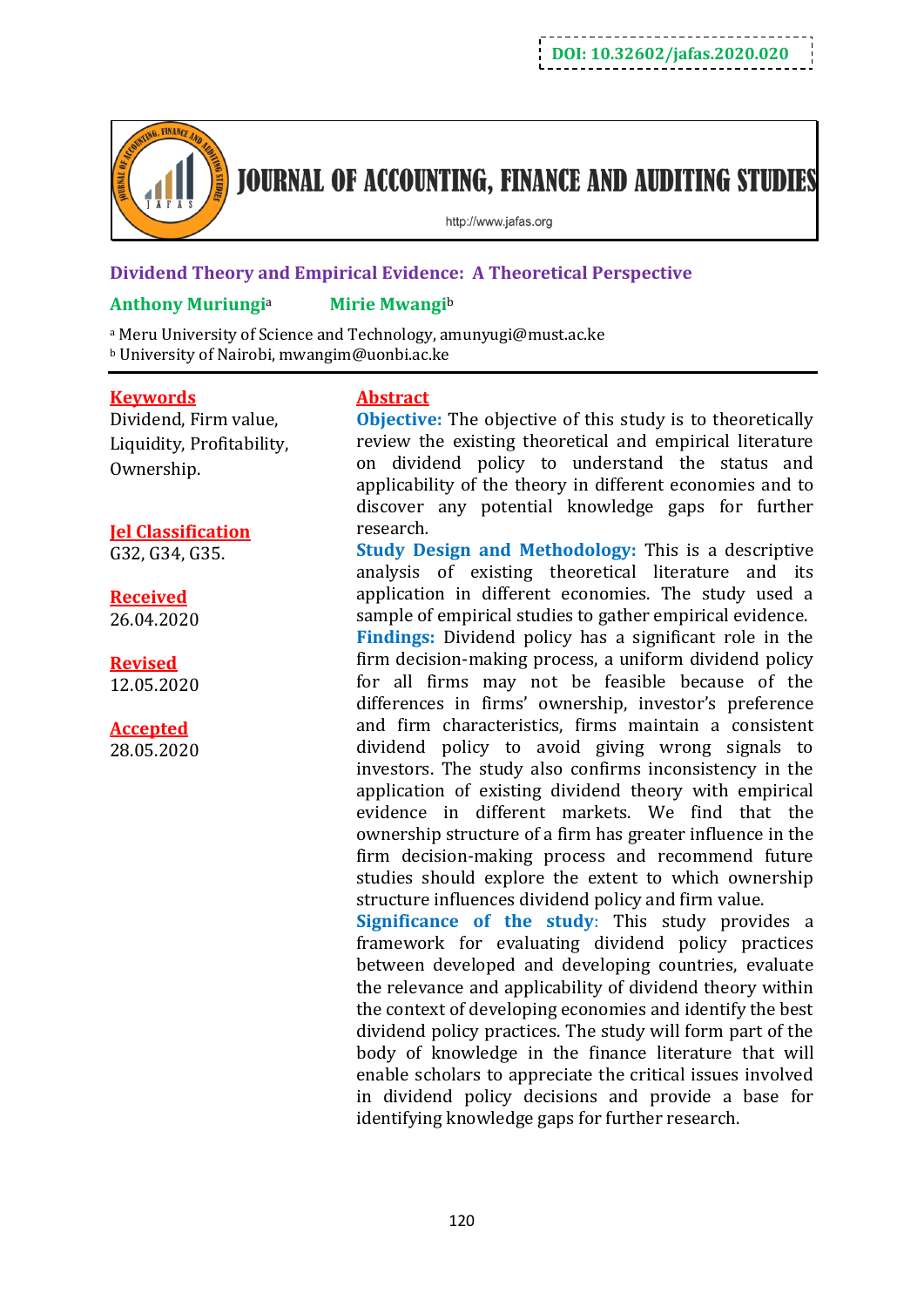#### **Introduction**

This paper aims at examining the applicability of dividend theory in different market context through an analysis of existing theoretical literature and empirical evidence on dividend policy. Several theories have been put forward to explain the relationship between dividend policy and firm value, before the landmark paper by Modigliani and Miller in 1961 it was a commonly held view that dividend policy had a significant positive influence on the company value and managers could easily influence the behaviour of investors by changing its dividend payment policy. Subsequent empirical studies have refuted and often contradicted this perception, the most prominent dividend theories include: Dividend irrelevance theory; Bird in hand theory; Clientele effect theory; Tax preference theory; Signalling theory and Agency theory. The residual policy implied by Myers (1984) hierarchical financing model suggests that firms will apply the available earnings to investments and any balance can be distributed as dividends. The stable predictable policy suggested by Linter (1956) describes firms as having a target dividend payout based on their level of profitability and this is adjusted with growth in profitability. Kristianti (2013) defines the value of the firm as the price of a stock that has been outstanding on the stock market on a particular trading day. The value of a firm is an important consideration in managerial decisions because firms exist to create wealth for their owners and therefore all managerial decisions must be geared towards creating value for the owners. The dividend payment is the return shareholders receive for investing in a particular firm, the payment either in cash, scrip dividend or capital gains. Dividend policies are decisions managers make regarding the amount of dividend to pay, amount to be retained for reinvestment the and forms of dividends that investors should be paid. Hashemijoo, Ardekani, Younesi, (2010) have suggested that stability in dividend policy can influence stability in investors wealth and dividend policy is one of the tools managers can apply to influence the stability of shareholders wealth.

Extensive research has been done on dividend policy to date but as Brealey and Myers (2003) observe, "dividend policy is still one of the top ten unresolved issues in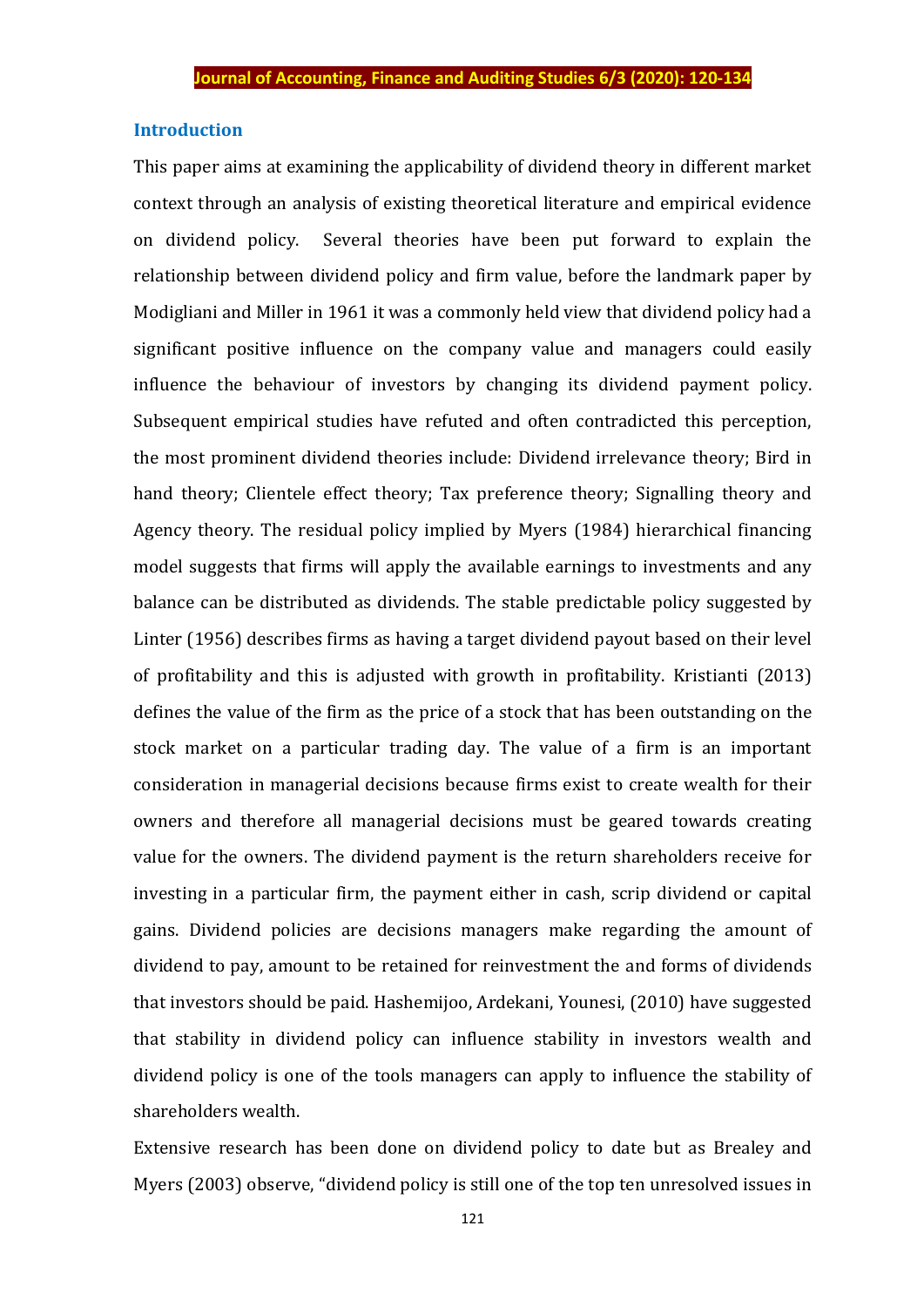finance", Allen and Michealy (2003) have suggested that before a consensus on dividend policy is reached, extensive empirical studies need to be done. Naceur, Goaied and Belanes, (2006) notes that dividend policy is one of the most debated topics in finance. The current finance theory literature is based on empirical findings that have been largely developed through research and empirical tests in developed countries, like USA (NYSE), Great Britain (LSE), Germany (Frankfurt), New York Stock Exchange (NYSE), London Stock Exchange (LSE), Chicago Board of Exchange (CBOE). The landmark studies that define most of today finance theory and its related disciplines have their roots in the United States of America, Markovitz (1952) portfolio theory, Modigliani and Miller (1961) seminar papers on capital structure and dividend policy; Fama (1970) market efficiency; Black and Scholes (74) option pricing theory; Sharpe, Litner and Mossin (1964,65,66) respectively on Capital Asset pricing theory(CAPM); Ross (1977) Arbitrage pricing theory(APT); Gordon (1959) dividends earnings and stock price.

There is a contradicting perception among African scholars regarding the uniformity of dividend policies with developed countries: Nnadi, Nyema and Kabel (2012) observe that listed firms in both developed and developing countries share the similarity in dividend payment practices, Ashiq (2007) find no similarity of dividend policies in Tunisian stock exchange with developed countries, Taneem, Shania and Yuce (2011) saw dividend policies of developed countries were different from those in developing countries. Based on the above observations it would be imperative to investigate dividend policies of less developed countries within their context and equally the need to enrich finance theory through empirical research studies based on the context of the less developed countries which is different from developed countries. This study aims at exploring the status of research on dividend policy as presented in various empirical findings and their influence on the value of the firm through the analysis of theoretical and empirical literature. A survey of factors that influence the relationship between dividend policy and firm value will be examined.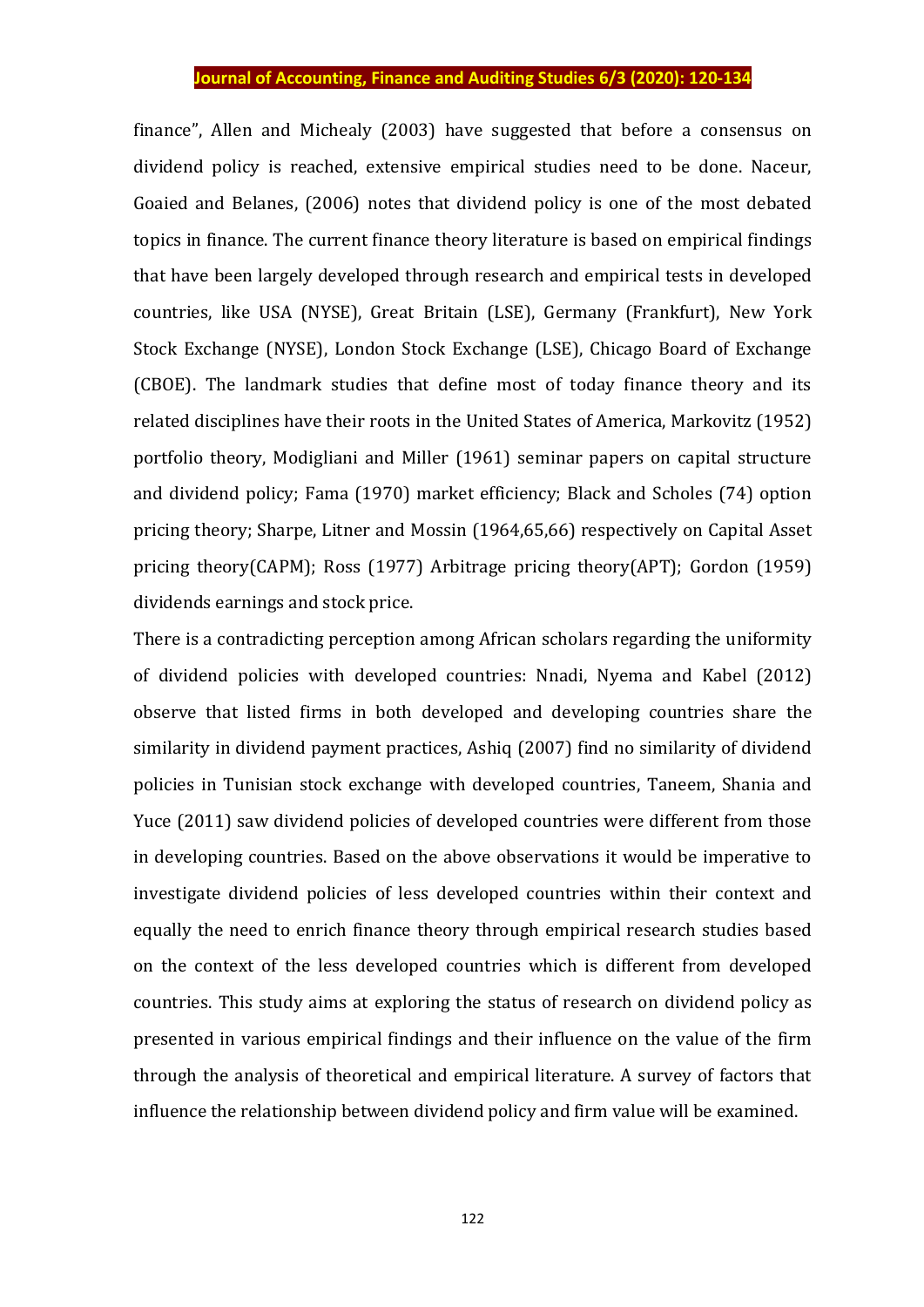## **Theoretical Literature**

Modigliani and Miller (1961) suggest that a firm's choice of dividend policy has no impact on shareholders wealth because the value of the firm depends on its earnings and investment strategy and not the way the earnings are distributed. Based on assumptions of perfect capital market conditions where the cost of buying and selling stocks and taxes does not exist, that all investors have equal information pattern and managers would work in the best interest of the firm. They reinforced the dividend irrelevance theorem by arguing that if the dividend practice adopted by any firm corresponds to the dividend preference of its shareholders each firm would attract its clientele based on its dividend policy practice. In the long run, equilibrium in terms of choice of investment and dividend preference will be attained and shareholders valuation of the firm will not be different from those of firms with different dividend policy. Given perfect market conditions, a change in dividend policy will not materially affect any firm valuation because we have several firms in the market who may not act by the preference of their shareholders and there could be a movement across firms as investors try to align with firms whose dividend practice corresponds with their dividend preference.

#### **Bird in Hand**

The bird in hand theory suggests that dividend would be preferred to capital gains because dividend paid today is more certain than the future capital gains. According to Walter (1963), Investors prefer to receive dividends now so that they can reinvest and earn a further return. Litner (1956) argued that dividend is desired because it helps to reduce the level of information asymmetry, a firm that pays dividend assures investors that the firm is performing well and Gordon (1962) saw dividend as preferred to capital gains because dividend payment reduces risks associated with investments because it is more certain. The bird in hand theory sees investor's risk arising from reinvestment of profits. The implication here is that dividend payment induces a higher expected return from investors and this increases the cost of capital. Easterbrook (1984) argues that the risk of the firm is determined by the nature of the investments and not how the investments are financed. Investors can lower their risk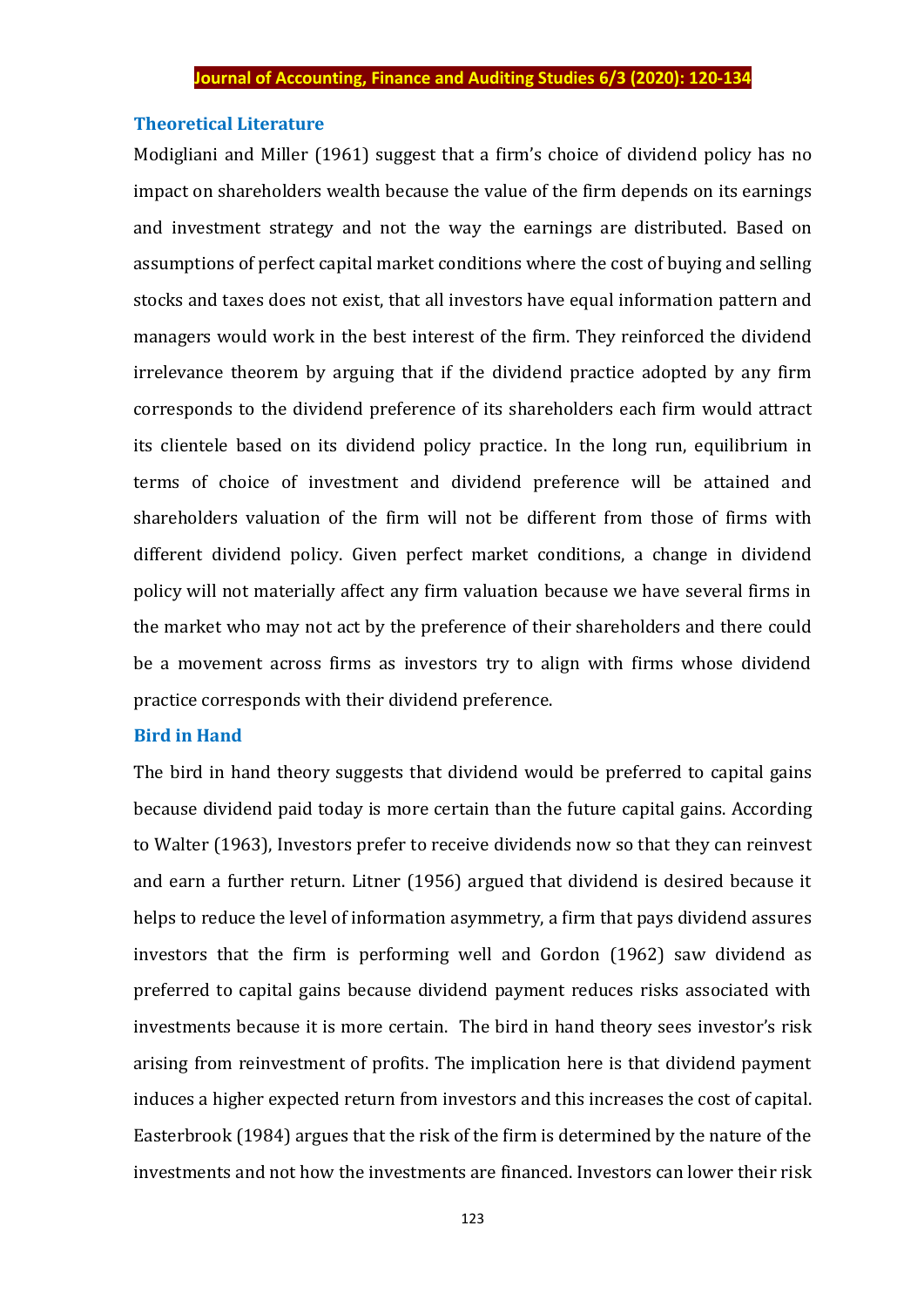by reinvesting their income in the same firm or other better firms, therefore, reducing their risk.

## **Signaling Theory**

The signaling hypothesis suggested by Linter (1956) is derived from the level of information asymmetry between managers and investors' dividend changes convey information about the firm's prospects. Linter noted that managers are more willing to raise rather than reduce dividend levels, and this is construed to mean that dividend decreases are associated with negative signals while dividend increases signal positive news. Bhattacharya (1979) presents a signaling model where the liquidation of the firm is related to the actual dividend paid and any change in dividend alters the liquidation value of the firm. Ross (1977) suggested a signaling hypothesis in which the use of debt by managers was seen by investors as an explanation for the quality of earning by assets the use of debt, therefore, is a signal for the quality of firm's assets.

## **Agency Theory**

Jensen and Meckling (1976) have argued that separation of control and ownership gives rise to a conflict of interest and since managers have the responsibility of acting in the best interest of the owners, however, there are possibilities for conflicts between the interests of the two. Jensen (1986), explained a high level of retained earnings will motivate managers to pursue their interest, therefore shareholders will minimize the number of funds available to managers so that they are not tempted to act in their self-interest. Jensen (1986) through his free cash flow theory stated that "when a firm has financed all its positive net present value investments, it should distribute all its free cash flow as dividends". This will help reduce the conflicts of interest between managers and shareholders because the former given the opportunity would misuse the funds by indulging themselves in perquisites and nonvalue enhancing projects.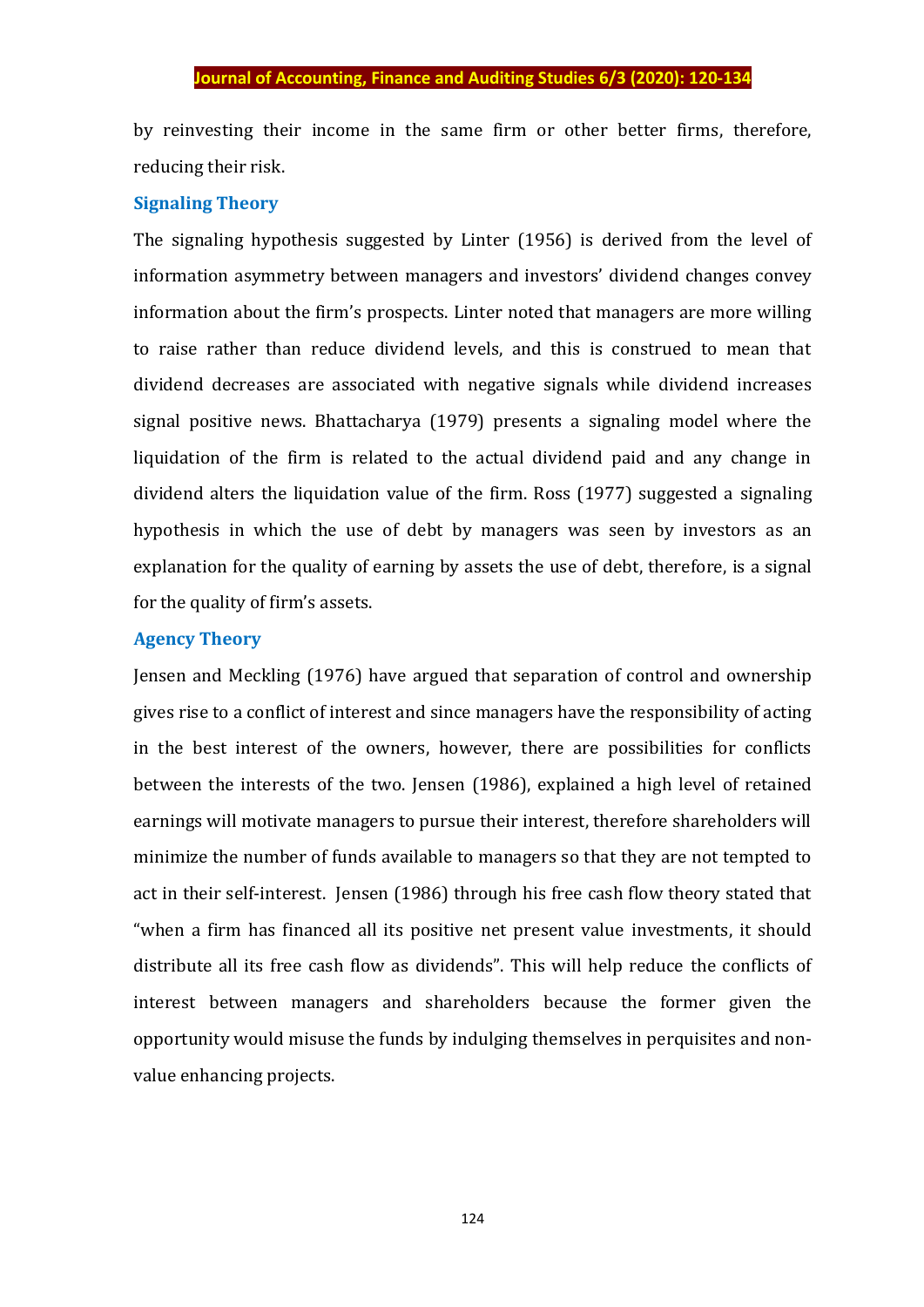## **Empirical Evidence**

Empirical studies on dividend policy have mixed findings but most studies on dividend policy and firm value confirm that dividend payment positively influences the value of the firm. Asquith & Mullins (1983) found that changes in the market price of shares were positively related to the size of dividend payment and subsequent increases in dividends had an impact on the value of the firm. Aduda and Kimathi (2011) while examining the applicability of the constant dividend model at Nairobi securities exchange, noted that dividend payment did not have any significant effect of share prices. Yegon, Cheruiyot and Sang (2014) investigated the relationship between dividend policy and financial performance for listed manufacturing companies in Kenya and found that dividend policy is positively related to a fixed asset, return on capital employed and earnings per share. Elton and Gruber (1970) Examined shares listed on the NYSE paying and observed that share prices fell by less than the amount of the dividend on ex-dividend days.

## **Factors that influence dividend policy**

Maladjian and Rim (2014) studied the determinants of dividend policy on the Lebanese listed banks found that dividend policies were positively affected by firm size, risk and previous year's dividends and negatively affected by growth opportunities and profitability. Parua and Gupta (2009) studied 607 listed companies in India and found past, current and future earnings had a positive role in determining the dividend payout, and cash flow had a significant positive effect. Amidu & Abor (2006) have argued that liquidity increases the firm's ability to pay dividends while Franfurter *et al* (2003) and Adedeji (1998) found a positive relationship between liquidity and dividend payout. Gupta & Charu (2010) identified debt policy, liquidity, profitability, growth and ownership structures as the major factors influencing the dividend policy of Indian firms. Naceur, Goaied and Belanes (2006) observed that profitable firms had more stable earnings and could pay out higher dividends. Marfo-Yiadom and Agyei (2011) identified profitability, leverage, collateral capacity and changes in dividends as variables that had a positive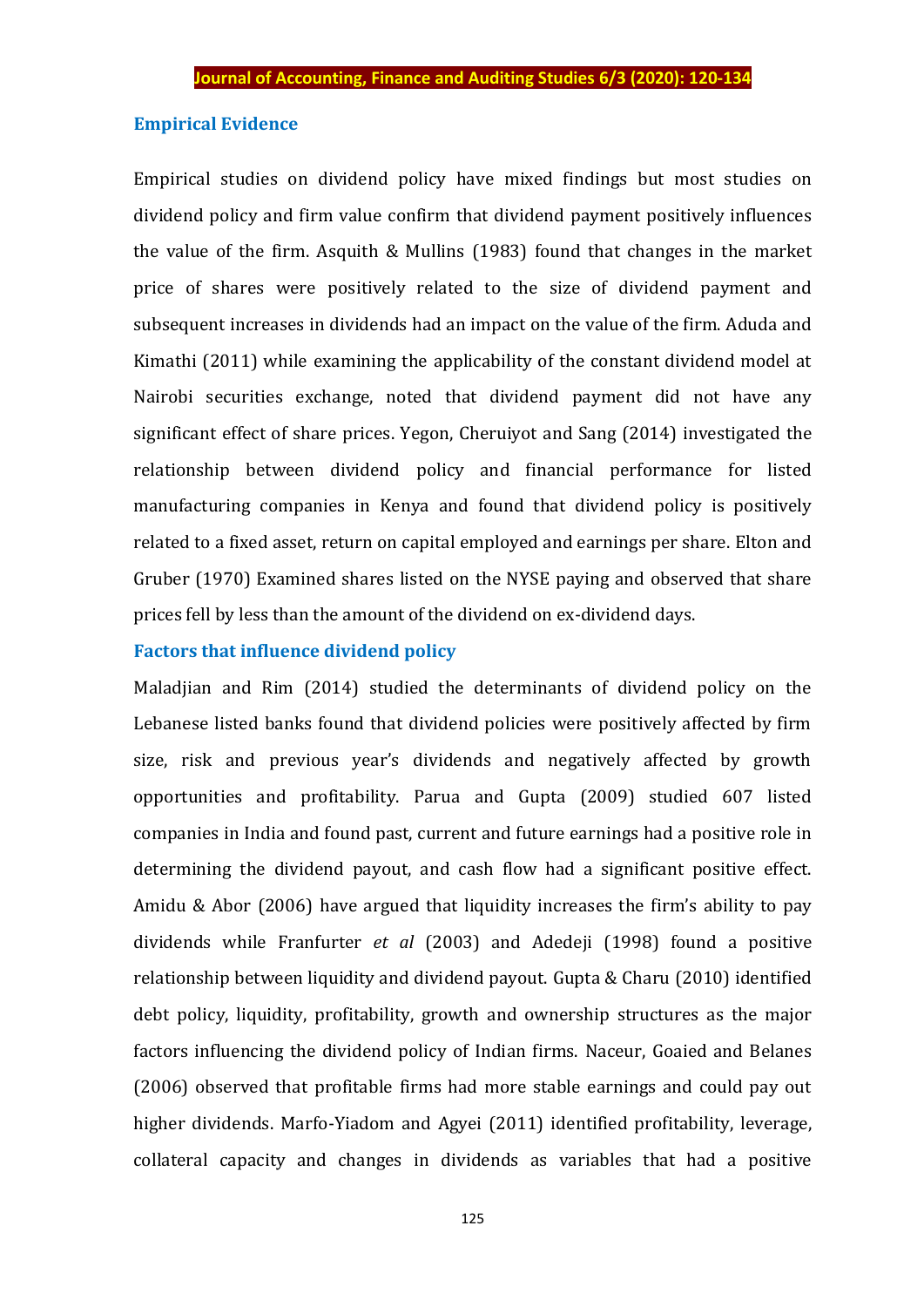significant influence on dividend policy in Ghana and growth and firm age as variables that impacted negatively on dividend payout*.* Parua and Gupta (2009) found past, current and future earnings had a positive role in determining the dividend payout and cash flow had a significant positive effect for Indian companies. Dickens, Casey, & Newman, (2002), in their study of US firms in the period 1998- 2000 saw a negative relationship between dividend payments and growth opportunities but a positive relationship with size and previous dividends. Maladjian and Rim (2014) in their study of the determinants of dividend policy on the Lebanese listed banks found that dividend policies were positively affected by firm size, risk and previous years' dividends and negatively affected by growth opportunities and profitability.

The level of Information asymmetry has been suggested by several empirical studies as positively affecting dividend payment policy of a firm: Miller and Rock (1985); Bhattacharya (1979); John & Williams (1985); Khan and King (2006). But Kai and Zhao (2008) examined the effect information asymmetry on dividend policy and found that firms that were subject to higher information asymmetries were reluctant to pay, increase or initiate dividends. Hashem, Vahab & Mahdi (2009) examined the relationship between dividend policy and the level of information asymmetry in Tehran stock exchange and found a significant reverse relationship. Khang and King (2006) observe a positive relationship between dividend policy and asymmetric information and explain that payment of dividends reduces free cash flow, forcing firms to enter the capital markets more often and release information as they attempt to get financing for their investments and this impacts positively to the firm value because of reduced agency costs. Information asymmetry represents the imperfections in the markets, payment of dividend helps to reduce the level of information asymmetry between managers and investors (John & Williams, 1985). Empirical evidence so far offers inconclusive evidence on the role of dividend as a signaling mechanism.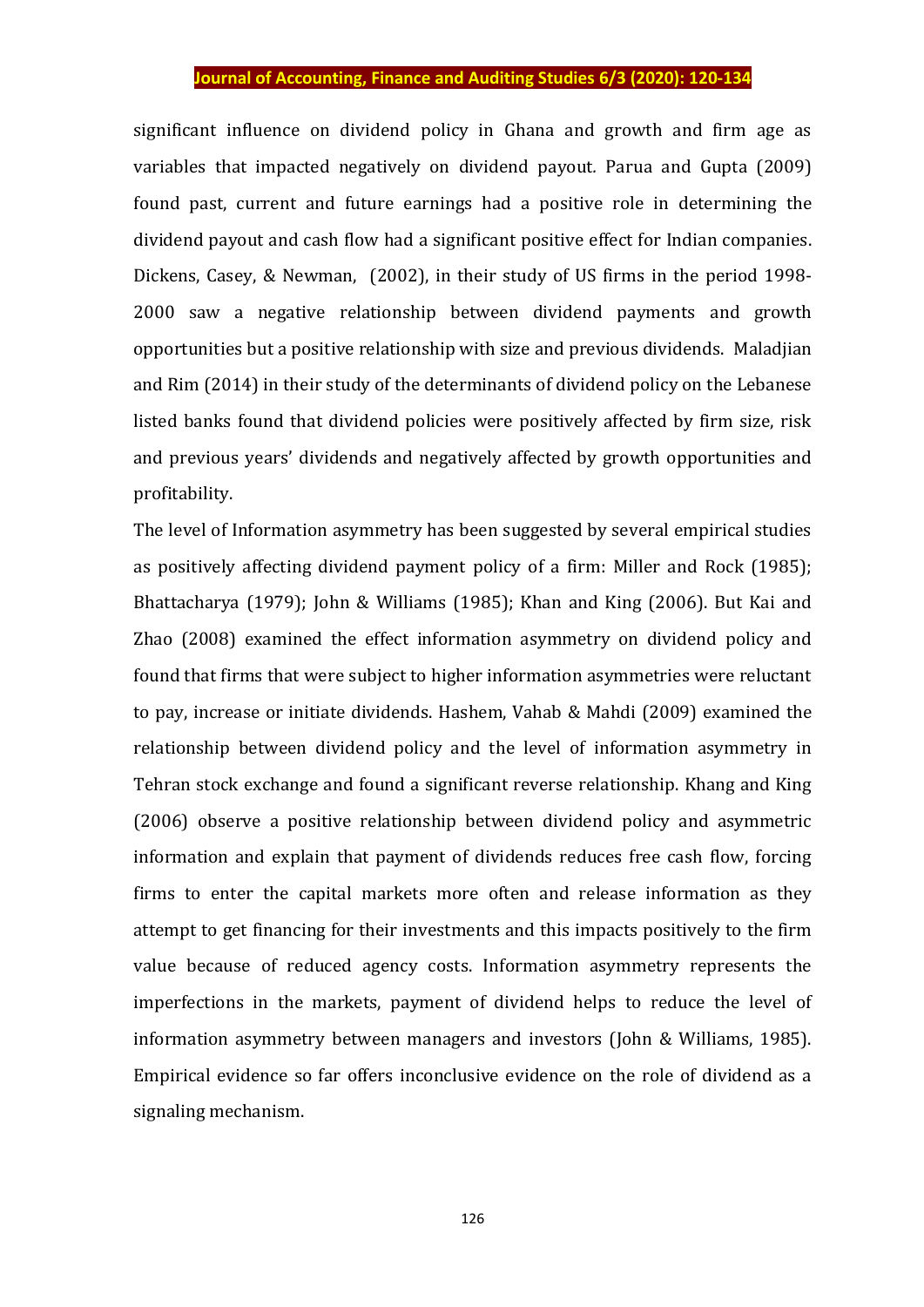#### **Factors that influence firm value**

Kristianti (2013) identified insider ownership, institutional ownership and dividend policy as factors that had a significant negative effect on firm value with debt policy as moderating variables in Indonesia stock exchange. Thanatawee (2013) examined the relationship between ownership structure and dividend policy in Thailand and found that firms with large institutional shareholding paid more dividend. Randall, Masao &Anil (2000), investigated the relationship between ownership of banks and their value in Japan and found that firm value rises with increased managerial ownership of banks and equity ownership by corporate block holders is positively related to firm value in Japan. Jayesh (2004) in his study on the effect of ownership structure on firm value in India observed that managers have more influence on firm performance and external shareholders and holding companies did not significantly influence firm value. Georgeta and Stefan (2014) found a significant positive relationship between ownership by second, third and the sum of three largest shareholders in Bucharest stock exchange (BSE). Abdul *et al*, (2015) have empirical test results that show that company size, profitability and ownership structure affect dividend policy while company size, profitability had a positive impact on company value.

#### **Summary of the literature review**

Dividend irrelevance proposition identified profitability and investment strategy as the key to improved value of the firm. The bird in hand theory saw earnings and dividends as influencing firm value. Clientele effect saw investors as choosing their investment habitant based on the dividend payment policy of the firm. Agency theory saw the dividend as a mechanism for making managers observe financial discipline. Signaling theory presents information asymmetry as a determinant for dividend policy, the higher the level of information asymmetry, payment of dividend helps to sustain or improve the value of the firm. The pecking order hypothesis suggests that firms tend to follow an established financing pattern beginning with the easily available funds (internal funds) and graduate hierarchically through debt and issue equity as a last alternative. The implication for this hypothesis is that in the presence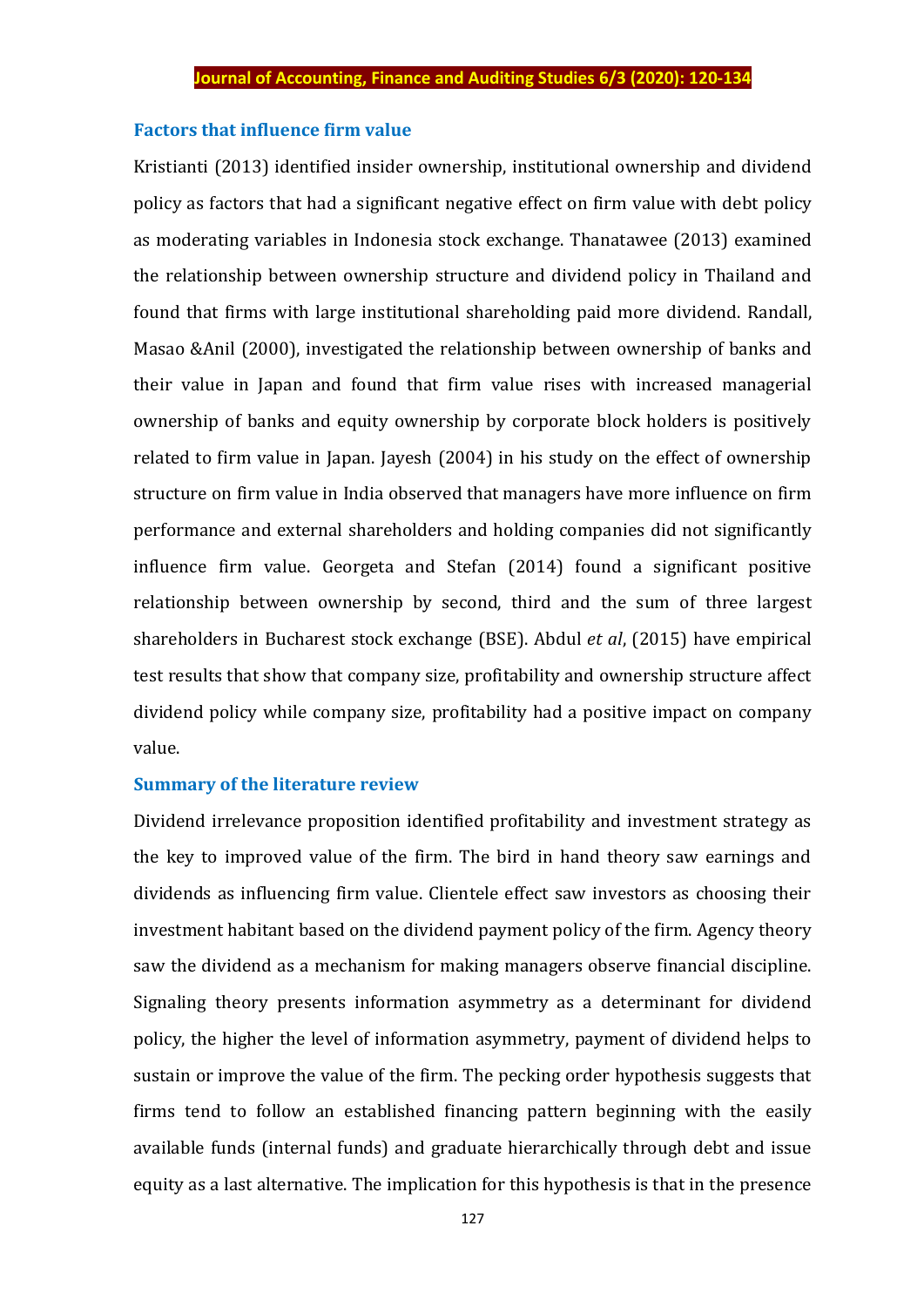of profitable investments projects firms pay fewer dividends to finance their investments. Free cash flow hypothesis and the pecking order hypothesis provide a framework for integrating both the firm dividend and debt policy to enhance firm value. Under the two hypothesis growth opportunities take precedence in financing and internal funds are applied first before dividends are paid. Based on the theoretical literature; firm profitability, liquidity, information asymmetry and size of the firm will most likely influence the dividend policy of the firm, information asymmetry is influenced by the firm ownership structure and therefore has implication for both dividend policy and firm value relationship.

Empirical studies provide compelling evidence in support of the relevance of dividends in influencing the value of the firm, (Fisher, 1961; Baskin, 1989; Asquith & Mullins, (1983). In this study profitability is a key variable in the dividend policy firm value relationship. Empirical studies by Maladjian & Rim (2014); Marfo-Yiadom & Agyei (2011); Parua & Gupta (2009) have identified liquidity and profitability as the most important variable that influences dividend policy. Gupta & Charu (2010); Kamal (2012); Kristianti (2013) have identified Ownership structure and investment opportunities as important variables that influence dividend policy and firm value. Empirical findings on the signalling role of dividends have mixed findings so far but an important application for dividend policy by managers is to signal positive prospects for the firm but as Miller & Rock (1985) observe, this can be costly signalling. Empirical tests by Ball *et al.* (1979) and Baskin (1989) found no support for dividend irrelevance but Black and Scholes studies in NYSE on the relationship between stock prices and dividend yield seemed to support the irrelevance of dividends**.** 

Empirical tests on dividend theories are inconclusive and this suggests that more empirical studies on dividend theories need to be done. Initially, empirical studies focused on the relationship between dividend policy and firm value. Later, studies increasingly focused on other variables like agency costs, signalling, ownership structures and debt policy as factors that directly or indirectly influence dividend policy. Recent studies are increasingly focused on the role of dividend policy as a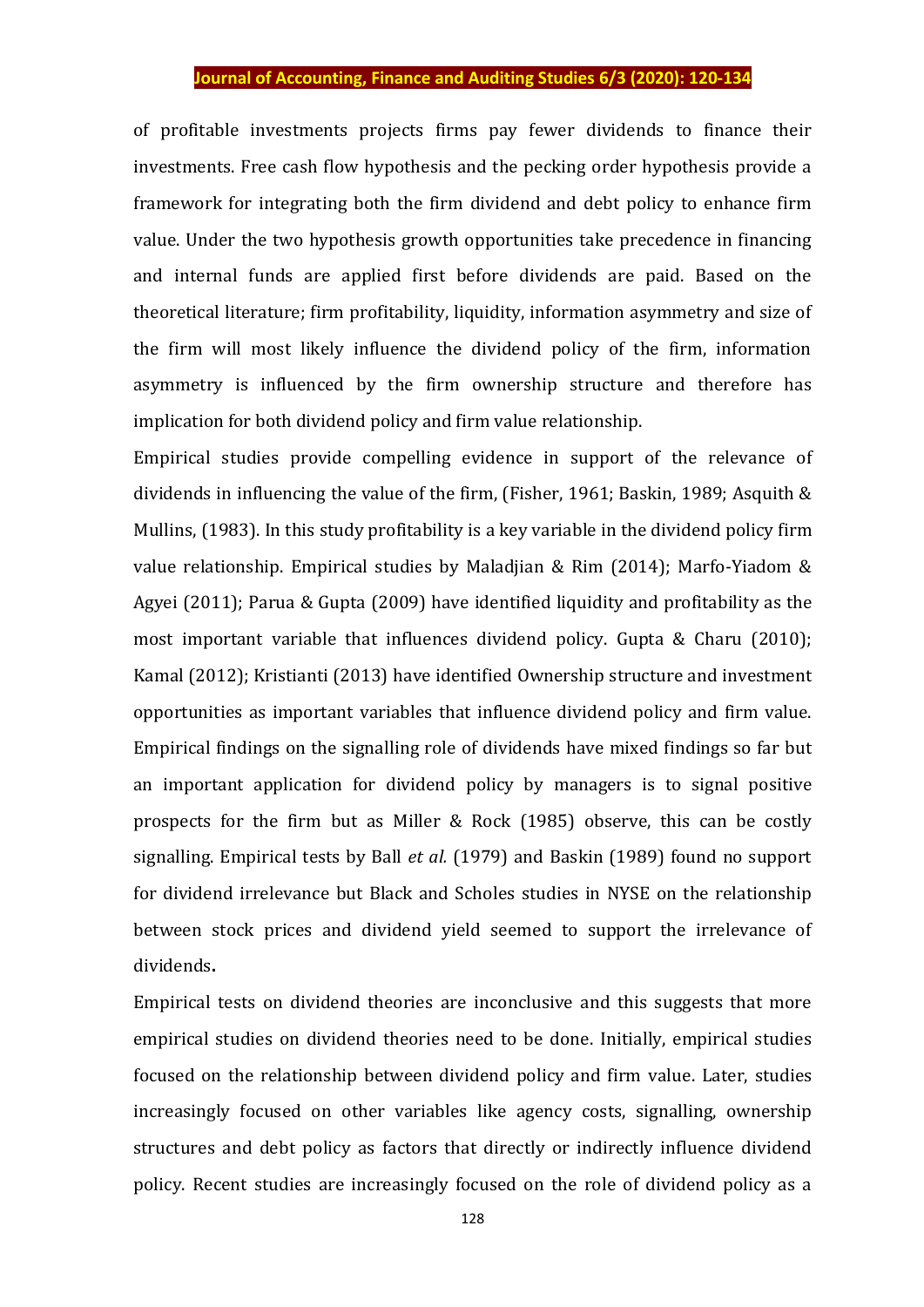corporate governance mechanism. Theoretical literature and empirical studies to a larger extent agree that profitability and liquidity of the firm influence positively the dividend policy of the firm which in turn affects firm value. The dividend policy can negatively be affected to some extent by the growth opportunities and ownership structure, while most studies agree on the negative effect of growth opportunities.

In this study, we found strong support for dividend policy as an important factor in the value generation in a firm. The clientele effect theory has strong implication for theory and practice in finance, under Agency theory, the dividend payment is used as a substitute for corporate governance mechanism that helps to reduce agency costs and therefore increase the value of the firm. Paying high dividends increases the cost of capital (equity) and this impact negatively on the company's cash flow for investments and value of the firm. Signally theory by Litner (1956) has been strongly supported by most researches as the most plausible reason why organizations pay dividends. Empirical evidence confirms that liquidity and profitability are key factors that positively influence the dividend payment policy of a firm (Yegon, et. al., 2014; Amidu & Abor, 2006; Gupta & Charu, 2010) and this is in line with the existing knowledge in finance. The analysis also suggests that the profitability of the firm influences the number of dividends to be paid, how the dividend is distributed is irrelevant to the shareholders (MM, 1961). Firms attract shareholders depending on the dividend policy so that shareholders who desire regular income will be attracted to high dividend-paying companies. Test by Elton Gruber (1970) and Frank and Jagannathan (1998) found no significant clientele effect on the ex-dividend date price change.

Paying dividends reduces agency costs, but also increases the transaction costs of issuing new debt this reduces a firm's cash flows and eventually the value of the firm. A cost-minimization model where an optimum dividend policy would be at a point where the transaction cost of new external finance would be equal to agency costs was suggested by Myers (1984). In this study, we observed that empirical evidence to be inconsistence in explaining the role of information asymmetry in dividend policy. Insider ownership and institutional shareholding are ownership structures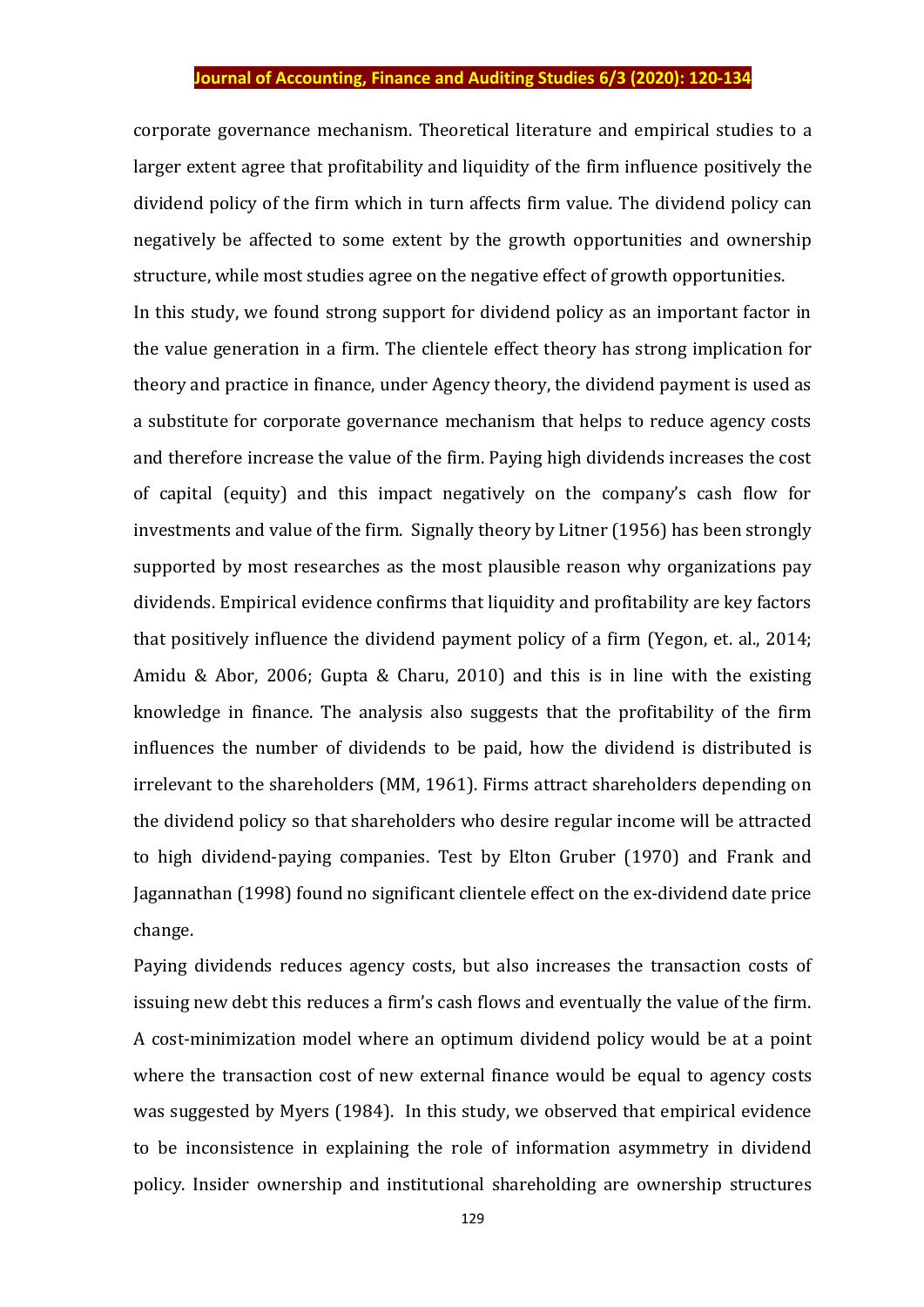that play a key role in dividend policy decisions, managerial shareholding gives firms the flexibility in decision making, managers as shareholders are expected to make decisions that will add value to the firm, as Jensen (1986) observes managers as shareholders bear the consequences of benefits and costs that arise because of their decisions. Institutional ownership affects firm value in two different ways, first, some prefer cash dividends because they are income tax-exempt, others invest in dividendpaying companies because of excess cash which they might wish to realize in near future or their nature demands that they should realize their return early to meet their cash demands. Empirical evidence is not consistent about the role of institutional shareholders, but the presence of significant insider shareholders affects dividend policy.

#### **Conclusion**

In this study, we have established that dividend policy influences firm value, but the extent to which this happens depends on the contingent and situational factors surrounding each firm. The impact of dividend policy on firm value is mediated by the level of the firm's profitability, liquidity, information asymmetry and size of the firm. In the presence of information asymmetry dividend policy influences the actions of shareholders and therefore affects firm value. Growth investment opportunities, managerial ownership are key variables in dividend payment and firm value relationship. Empirical evidence is unanimous that dividend policy will have less or no impact where significant shareholding of the firm is owned by managers (insider ownership). Availability of growth opportunities is seen as the most compelling reason why firms will not pay or most likely decrease dividends. The presence of investment opportunities limits the availability of free-cash-flow hence limiting the payment of dividend.

This study concludes that a unique dividend payment policy for all firms may not be feasible because of the differences in firms' ownership, investor's preference and factor endowment, firms try to maintain a consistent dividend policy to avoid giving wrong signals to investors. A good dividend payment policy must balance the needs of the shareholders in the form of dividends and the organization positive net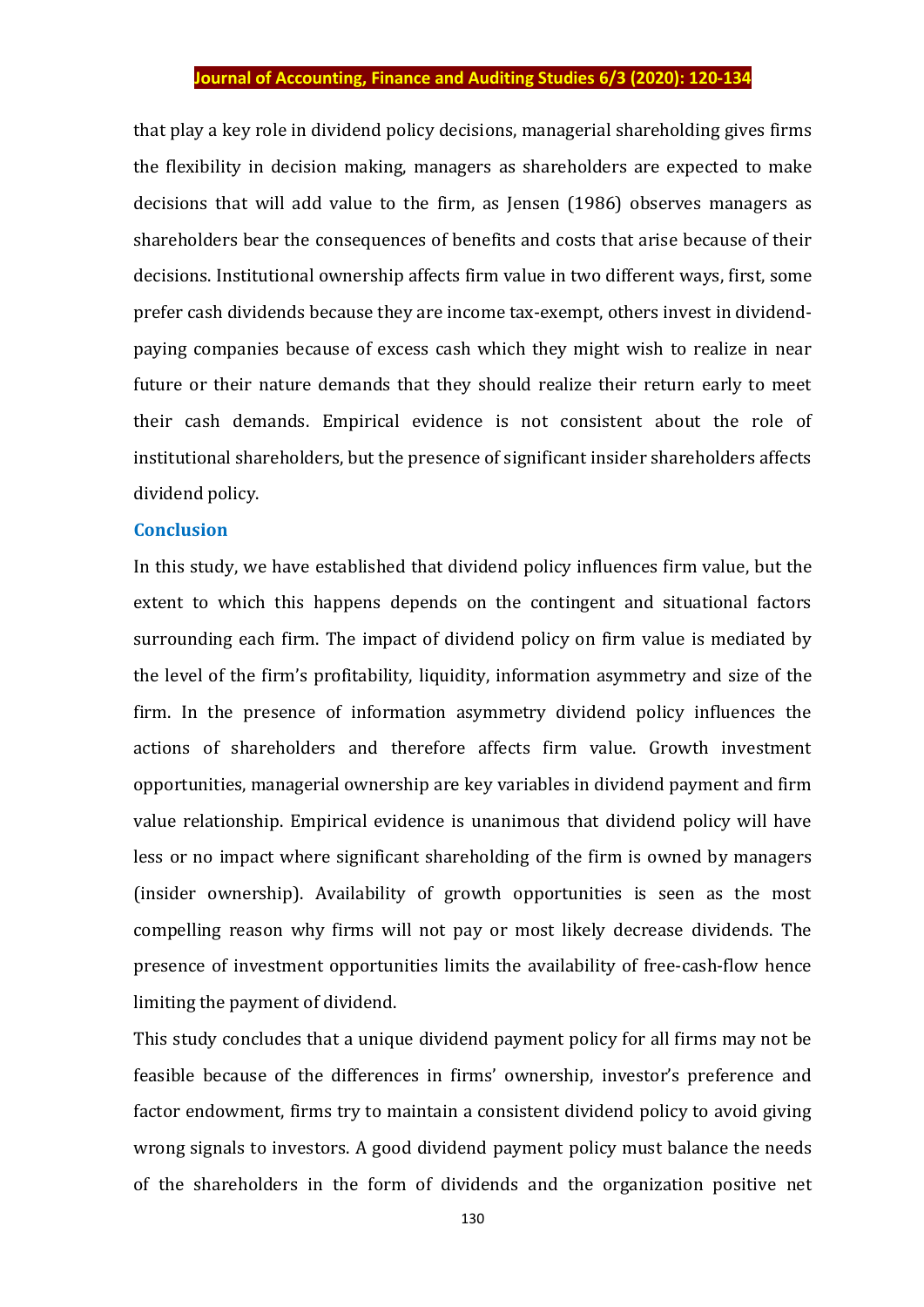present value investments. High dividend payments increase the cost of capital which translates into the low share price, most companies avoid changing their dividend policy unless the positive change can be sustained into the future. Most developing countries like Kenya, have few empirical studies examining the applicability of the dividend theories. For example, empirical studies that have been done so far have focused on the relationship between dividend policy and shareholder wealth (Yegon, Cheruiyot & Sang, 2014; Nnadi, Nyema, & Kabel, 2013), whilst the share price represents the shareholders' wealth expectations, it is important to recognize that dividend policy can influence the ability of the company to generate more income which is derived from assets purchased with the retained and reinvested income. Studies on the relationship between dividend policy and firm value should incorporate variables like profitability, liquidity, and information asymmetry firm size, leverage, and ownership structure and investment growth opportunities. Frankfurter and Wood (2003) observe that there is no single model that would explain dividend policy practices for firms, they suggest that behavioural and socialeconomic variables influence dividend policies of firms and should be incorporated in dividend policy research. We noted several empirical studies had contradicting outcome especially on the role of information asymmetry and the pecking order hypothesis.

#### **References**

- Adedeji, A. (1998), Does the pecking order hypothesis explain the dividend payout ratio of firms in the UK? *Journal of Business Finance and Accounting,* 25, 1127- 1140.
- Aduda, J. & Kimathi, H. (2011). The Applicability of the constant dividend model for companies listed at the Nairobi Stock Exchange. *Journal of Financial Studies & Research, pp. 1-38.*
- Ashiq, A. **(**2007). Dividend Policy and Payout Ratio: Evidence from Kuala Lumpur Stock Exchange. *Journal of Risk Finance*, 8(4), 349-363.
- Asquith, P. & Mullins, D. (1983). The Impact of Initiating Dividend payments on shareholders' wealth. *The Journal of Business*, *56*(1), 77–96.
- Ball, R., Brown, P. & Finn, F. (1979). Dividends and the value of the firm, *Australian Journal of Management*, 4, 13-26.
- Barclay, M. (1987). Dividends, taxes and common stock prices: The ex-dividend day behavior before income tax*. Journal of Financial Economics* 14, 31-44
- Baskin J. (1989). Dividend policy and the volatility of the common stock. *Journal of Portfolio Management*, 15, 3-18.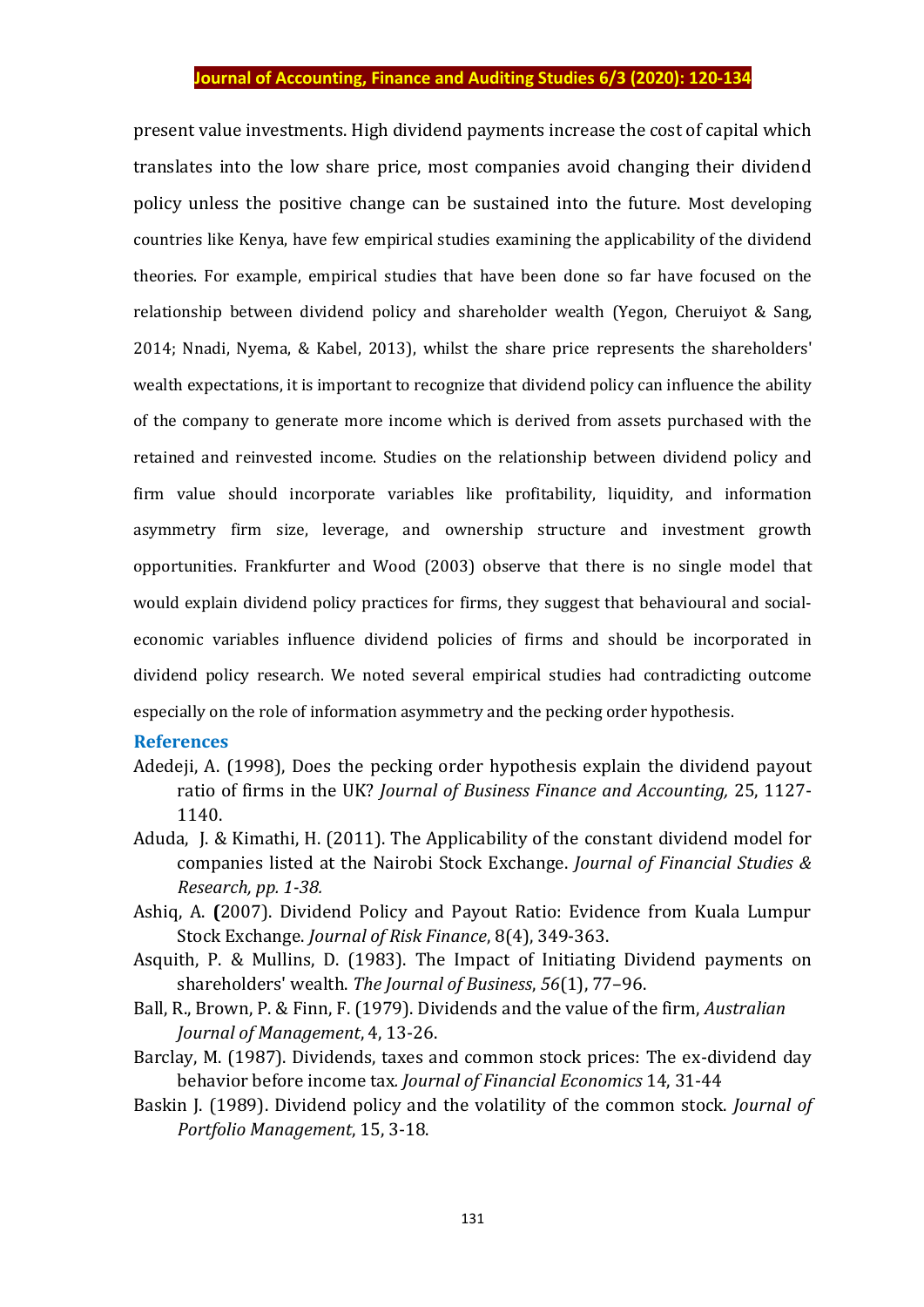- Bhattacharya, S. (1979). Imperfect Information, Dividend Policy and the Bird in the Hand Fallacy, *Bell Journal of Economics*, 10 (1), 259-270
- Black, F. & Scholes, M. (1974). The effects of dividend yield and dividend policy on common stock prices and returns. *Journal of Financial Economics, 1*(1), 1-22.
- Brealey, R. & Myers, S. (2003).Principles of corporate finance (7th ed.). New York: McGraw Hill.
- Dickens, N., Casey, M. & Newman, A. (2002). Bank dividend policy: Explanatory factors. Quarterly *Journal of Business and Economics*, 41(1/2), 3–12.
- Easterbrook, F. (1984). Two agency-cost explanations of dividends. *American Economic Review,* 74(4), 650-659.
- Franfurter, M., Wood, G. & Wansley J. ( 2003). Dividend Policy: Theory and Practice, Elsevier Science, CA, USA.
- Frank, M. & Goyal, K. (2003). Testing the pecking order theory of capital structure. *Journal of Financial Economics*, 67(2), 217-248.
- Frank, M. & Jaganathan, R. (1998). Why do stock prices drop by less than the value of the dividend? Evidence from a country without taxes. *Journal of Financial Economics*, 47(2), 128-160
- Gordon M. (1959). Dividends, earnings and stock prices. *The Review of Economics and Statistics* 41(2), 99-105
- Gordon M. (1962). The savings-investment and valuation of a corporation. *The Review of Economics and Statistics* 44 (1),37-51
- Gupta, A. & Charu, B.(2010).The determinants of corporate dividend policy decision. 37(2), 64-77
- Hashemijoo, M. & Ardekani, A. (2012), The Impact of Dividend Policy on Share Price Volatility in the Malaysian Stock Market, *Journal of Business Studies Quarterly, 4(1), 111-129*
- Hashem, V. & Vahab, R. (2009).Asymmetric Information and Dividend Policy in Emerging Markets: Empirical Evidence from Iran, *Journal of Economics and Finance (1) 1*
- Jayesh, K. (2004). Does Ownership Structure influence firm value? Evidence from India. Indira Gandhi Institute of Development Research, India. pp: 48
- Jensen, M. (1986). Agency costs of free cash flow, corporate finance, and takeovers. *American Economic Review, 76*(2), 323–329.
- Jensen, M. & Meckling, W. (1976). Theory of the firm: managerial behaviour, agency costs and ownership structure, *Journal of Financial Economics,(* 4), 305-60.
- John, K. & Williams, J. (1985). Dividends, Dilution and Taxes: A Signaling Equilibrium. *Journal of Finance* 40 (4),1053-1070.
- Khang, K. and King, T. (2006). Does dividend policy relate to cross-sectional variation in information asymmetry? Evidence from Returns to Insider Trades, *Financial Management* 35, 71-94.
- Kristianti, R. (2013). Determinants of firm value and debt policy as moderating variable at manufacturing companies that distribute dividend. *(ICEBM*) November, 21-22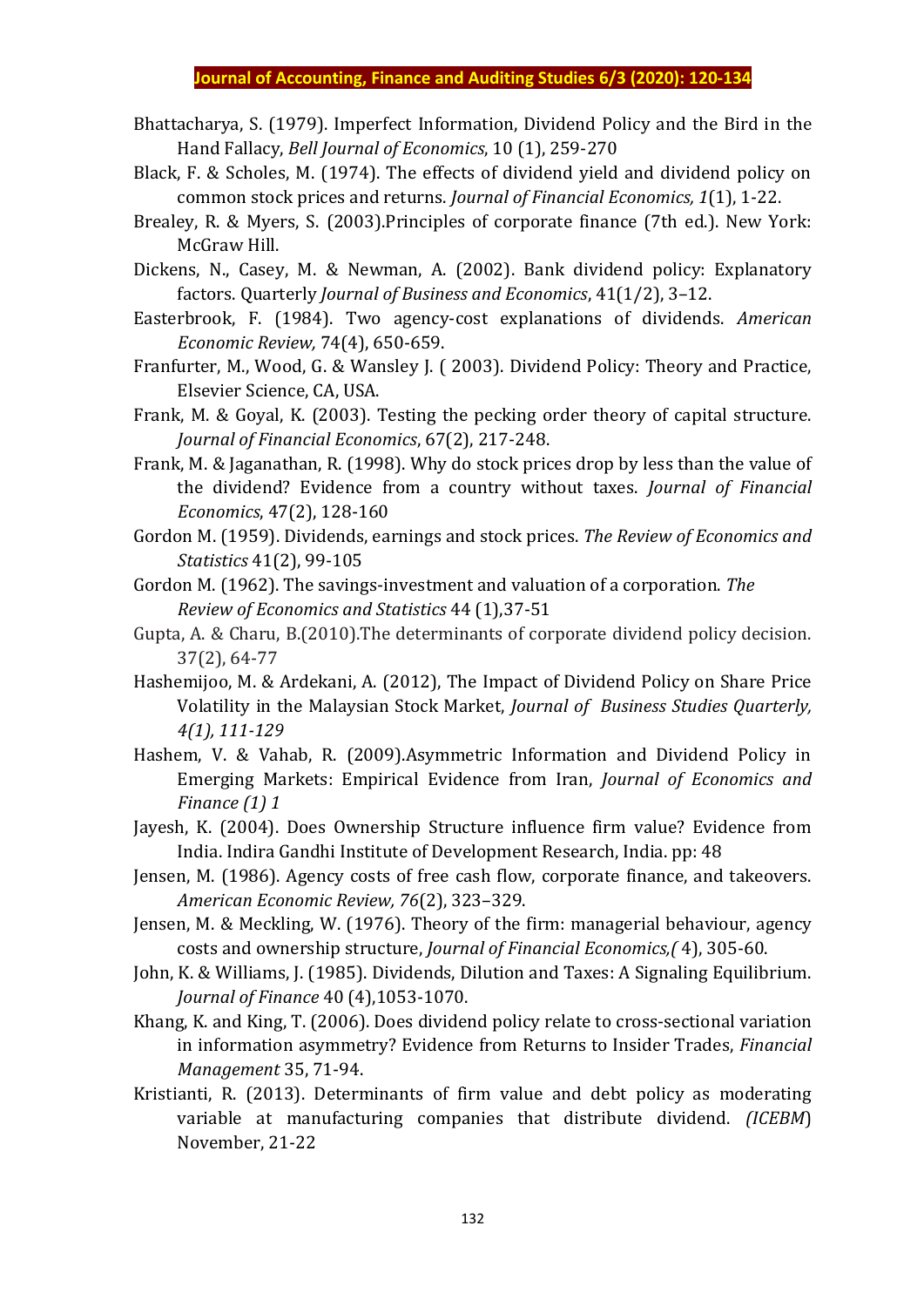- Kumar, J. (2012). Ownership structure and dividend payout policy in India. Rochester: Social Science Research Network.
- Kai, L. & Zhao, X.(2008). Asymmetric Information and Dividend Policy. *Financial Management*, 37(4), 673-694.
- Linter, J. (1956). Distribution of incomes of corporations among dividends retained earnings and taxes. *The American Economic Review, 46*(2), 97-113.
- Litzenberger, R. & Ramaswamy, K. (1979). The Effects of personal taxes and dividends on capital asset prices. *Journal of Financial Economics*, 7, 163-195.
- Maladjian, C. & Rim, K. (2014), *Determinants of the Dividend Policy:* An Empirical study on the Lebanese Listed Bank. *International Journal of Economics and Finance, 6(4)*
- Marfo-Yiadom, E. & Agyei, S. (2011). Determinants of dividend policy of banks in Ghana. *International Research Journal of Finance and Economics, 61*, 99–108.
- Miller, M. & Modigliani, F. (1961). Dividend policy, growth and the valuation of shares. *The Journal of Business, 34*(4), 411-433.
- Moeljadi, (2014). Factors affecting firm value: Theoretical study on public manufacturing firms in Indonesia. *South-East Asia Journal of Contemporary Business, Economics and Law, 5, (2)*
- Myers, S. (1984). The capital structure puzzle, *The Journal of Finance,* 39(3), 575–592.
- Naser, K., Nuseibeh, R. & Rashed, W. (2013). Managers' perception of dividend policy: Evidence from companies listed on the Abu Dhabi Securities Exchange. *Issues in Business Management and Economics*, *1(1), 1-12.*
- Nnadi, M., Nyema W. & Kabel, B. (2013). Determinants of dividend policy: Evidence from listed firms in the African Stock Exchanges. *PANOECONOMICUS, 6, pp. 725- 741*
- Parua, A. & Gupta, A. (2009). Dividend history and determinants in selected Indian companies. *Australasian Accounting Business and Finance Journal, 3*(4), 45–86.
- Pettit, R. (1972). Dividend announcements, security performance and capital market efficiency. *Journal of Finance, 27, 993 – 1008.*
- Randall, M., Masao, N. & Anil, S. (2000). Banks, ownership structure, and firm value in Japan. *The Journal of Business*, 73 (4), 539-567
- Rozeff, M. (1982). Growth, beta and agency costs as determinants of dividend payout ratios. *Journal of Financial Research, 5(3), 249-259*.
- Sri Handayani, Sutrisno, Rahman, F. & Subekti**,** I. (2015). Integrating the mediation and moderation variables to explain the effect of ownership structure on firm value in Indonesian Stock Exchange. *Australian Journal of Basic and Applied Sciences*, 9(23), 729-737
- Taneem, Shania, & Yuce. (2011). Information content of dividend announcements: An investigation of the Indian stock market. *International Business & Economics Research Journal*, 10(5), 49-57.
- Thanatawee, Y. (2013). Ownership structure and dividend policy: Evidence from Thailand. *International Journal of Economics and Finance, 5*(1), 121-132.
- Walter, J. (1963). Dividend Policy: It's Influence on the Value of Enterprise, *Journal of Finance*, 18, 280-291.